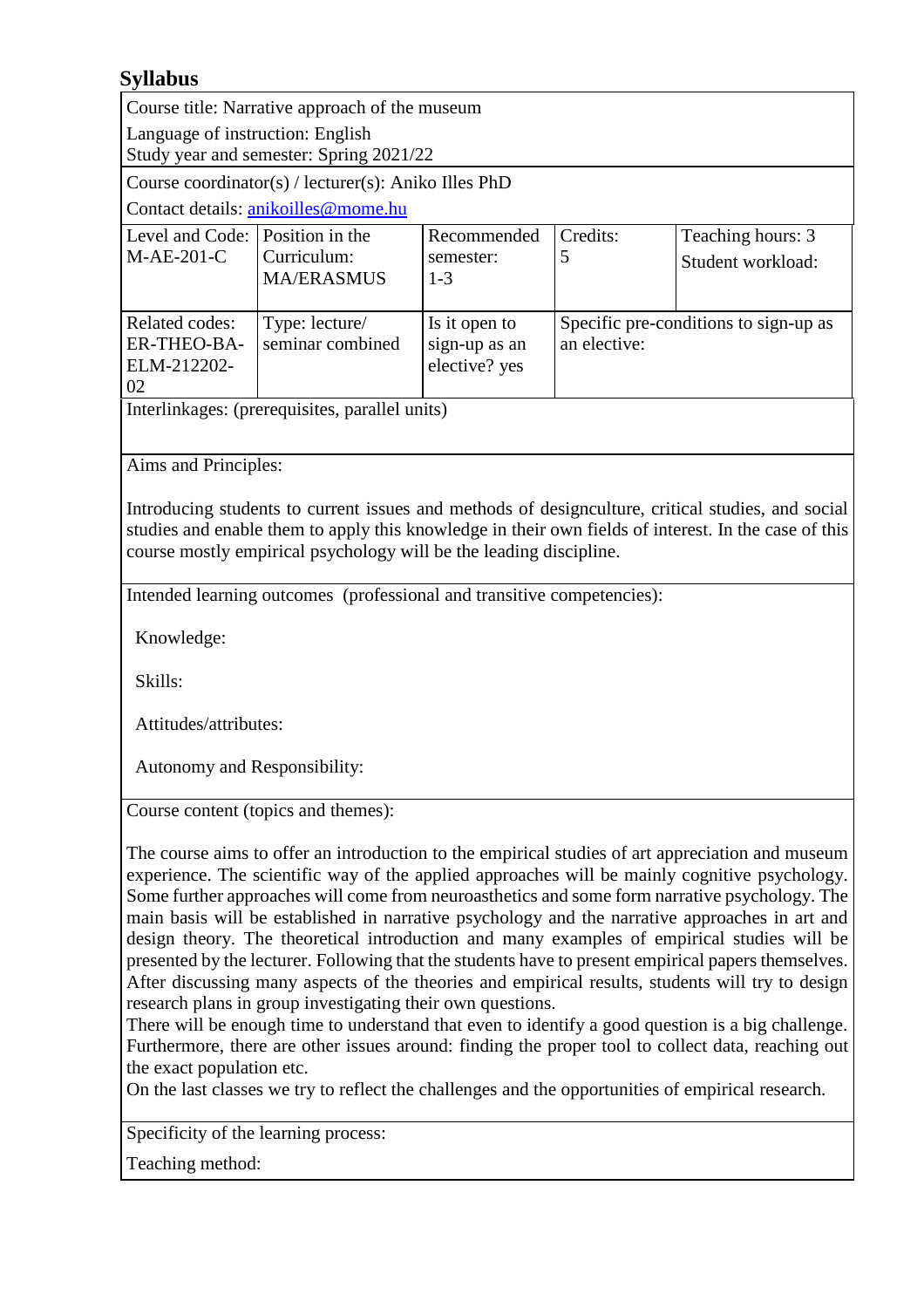Based on preliminary lectures, following seminar based readings, analysis of the recommended literature. Empirical study is planned to run in groups, depending on the given circumstances. Schedule:

2-4. weeks: lectures  $(8<sup>th</sup>, 15<sup>th</sup>, 22<sup>rd</sup>$  of February)

5-9. weeks: readings, presentations  $(1<sup>st</sup>, 8<sup>th</sup>, 22<sup>nd</sup>, 29<sup>th</sup>$  of March)

10-13. weeks empirical studies (designing, starting to running it)  $(5<sup>th</sup>, 12<sup>th</sup>, 26<sup>th</sup>$  of April)

14. week: discussions  $(27<sup>th</sup>$  of April,  $4<sup>th</sup>$  of May)

Tasks and assignments (with student notional workload):

Active listening on all the classes, preparing oral and visual presentation based on literature, working in groups on empirical plans and work out together, final paper.

Learning environment: If possible: classroom and external spot. Or class on online platforms (gmeet) and online museum events and exhibitions.

Assessment:

The visual presentation is needed to be uploaded or sent to the teacher before the oral presentation, the oral presentation is needed to be done between the  $4<sup>th</sup>$  and  $7<sup>th</sup>$  weeks on classes, the research plan is ready for the  $10<sup>th</sup>$  week,  $20<sup>th</sup>$  of April (1 plan by group), the final paper contains the report of the process (1 paper by group) for the end of the  $11<sup>th</sup>$  week. Final discussion is on the last class, 4<sup>th</sup> of May.

Assignments:

active listening at classes (must) presentation: 40%

plan: 30%

paper: 30%

Assessment method:

see above

Assessment criteria:

The most important is to prove the effort of understanding a scientific paper, trying to deal with the multifactorial nature of designing an empirical research and reflecting the challenges, mistakes and success of the whole process.

Calculation of grade: (weights of the achievements, assignments; ranges of rates or points) presentation: 40%

plan: 30% paper: 30%

Recommended readings:

Alexander, B. and Marks, L. (1983). Aesthetic preference and resemblance of viewer's personality to paintings. *Bulletin of the Psychonomic Society*, 21, 384-386.

Bényei, J., Illés, A., Pataky, G., Ruttkay, R., Schmidt,A. (2014) Which avatars comfort kids? In: *Recent Advances of Neural Network Models and Applications Proceedings of the 23rd Workshop of the Italian Neural Networks Society* (SIREN), May 23-25, Vietri sul Mare, Salerno, Italy, Series: Smart Innovation, Systems and Technologies, Vol. 26, Bassis, Simone; Esposito, Anna; Morabito, Francesco Carlo (Eds.), XIII, 446 p. 116 illus.

Bodor, P. and Illes, A. (2008) Possibilities of Analyzing Visual Conduct with an Eyetracker Device: Searching for Visual Dialects. *Poznań Studies in Contemporary Linguistics*. Volume 44,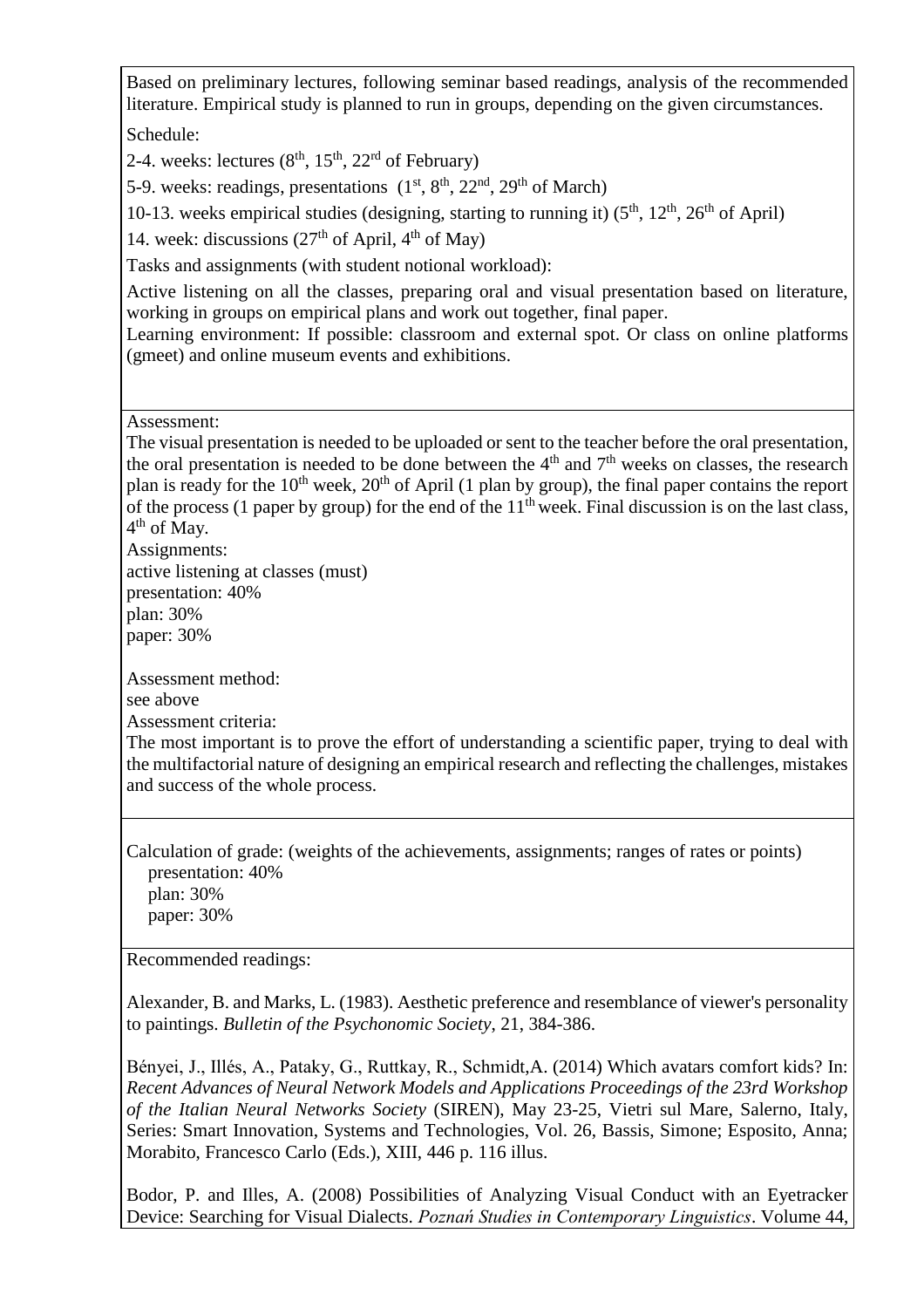Issue 2, Pages 197–213, ISSN (Online) 1897-7499, ISSN (Print) 0137-2459, DOI: 10.2478/v10010-008-0010-2, July 2008

Chatterjee, A. (2013). *The Aesthetic Brain: How We Evolved to Desire Beauty and Enjoy Art*. New York: Oxford University Press

Fechner (1876/1997) Various attempts to establish a basic form of beauty: experimental aesthetics, golden section, and square. In: *Empirical Studies of the Arts,* 15, No.2. pp115-130. (original: G.T. Fechner: Vorschule der Aesthetik, 1876)

Hekkert, P. van Dijk, M. (2011) *Vision in Design: A Guidebook for Innovators*. BIS Publishers.

Hekkert, P., Snelders, D. and van Wieringen, P. C. W.: (2003) 'Most advanced, yet acceptable': Typicality and novelty as joint predictors of aesthetic preference in industrial design. In: *British Journal of Psychology* 94, 111-124

Illés, A. (2012) Pictorial Representations of National Identity. In Heller, M. – Kriza, B. (eds): *Identities, Ideologies, and Representations in Post-Transition Hungary.* Budapest: Eötvös University Press, 2012. pp. 385-400

Locher, P., Martindale, C. and Dorfman, L., (eds. 2006). *New Directions in Aesthetics, Creativity and the Arts.* Baywood.

Rosenberg, S. and Jones, R.A. (1972) A method for investigating a person's inplicit theory of personality: Theodore Dreiser's view of people. In: *Journal of Personality and Social Psychology,*  22, pp. 372-386

Mastandrea, Stefano, Maricchiolo, Fridanna (eds.) *The Role of the Museum in the Education of Young Adults. Motivation, Emotion and Learning.* 219 p. Roma Tre-Press, 2016. <http://romatrepress.uniroma3.it/ojs/index.php/museum>

Skov and Vartanian (Eds.) (2009) *Neuroaesthetics*. Baywood Publishing.

Pelowski, M. Forster, M., Tinio, P.P.L., Scholl, M., Leder, H. (2017): Beyond the Lab: An Examination of Key Factors Influencing Interaction With 'Real' and Museum-Based Art. *Psychology of Aesthetics, Creativity, and the Arts* Vol. 11, No. 3, 245–264

Pearce, M. T., Zaidel, D. W., Vartanian, O., Skov, M., Leder, H., Chatterjee, A. Nadal M. (2016) Neuroasthetics. The Cognitive Neuroscience of Aesthetic Experience. *Perspectives in Psychological Science.* Volume: 11 issue: 2, page(s): 265-279

Simon, N. (2010). *The Participatory Museum*. Museum 20. Santa Cruz

Smith J. K. (2014) *The Museum Effect: How Museums, Libraries, and Cultural Institutions Educate and Civilize Society.* Rowman and Littlefield, UK.

Smith, L. F., Smith, J. K., & Tinio, P. P. L. (2017). Time spent viewing art and reading labels. *Psychology of Aesthetics, Creativity, and the Arts, 11*(1), 77-85.

Tinio, P. P. L., Gartus, A. (2018) Characterizing the emotional response to art beyond pleasure: Correspondence between the emotional characteristics of artworks and viewers' emotional responses*. Progress in Brain Research*, Volume 237, pp 319-342